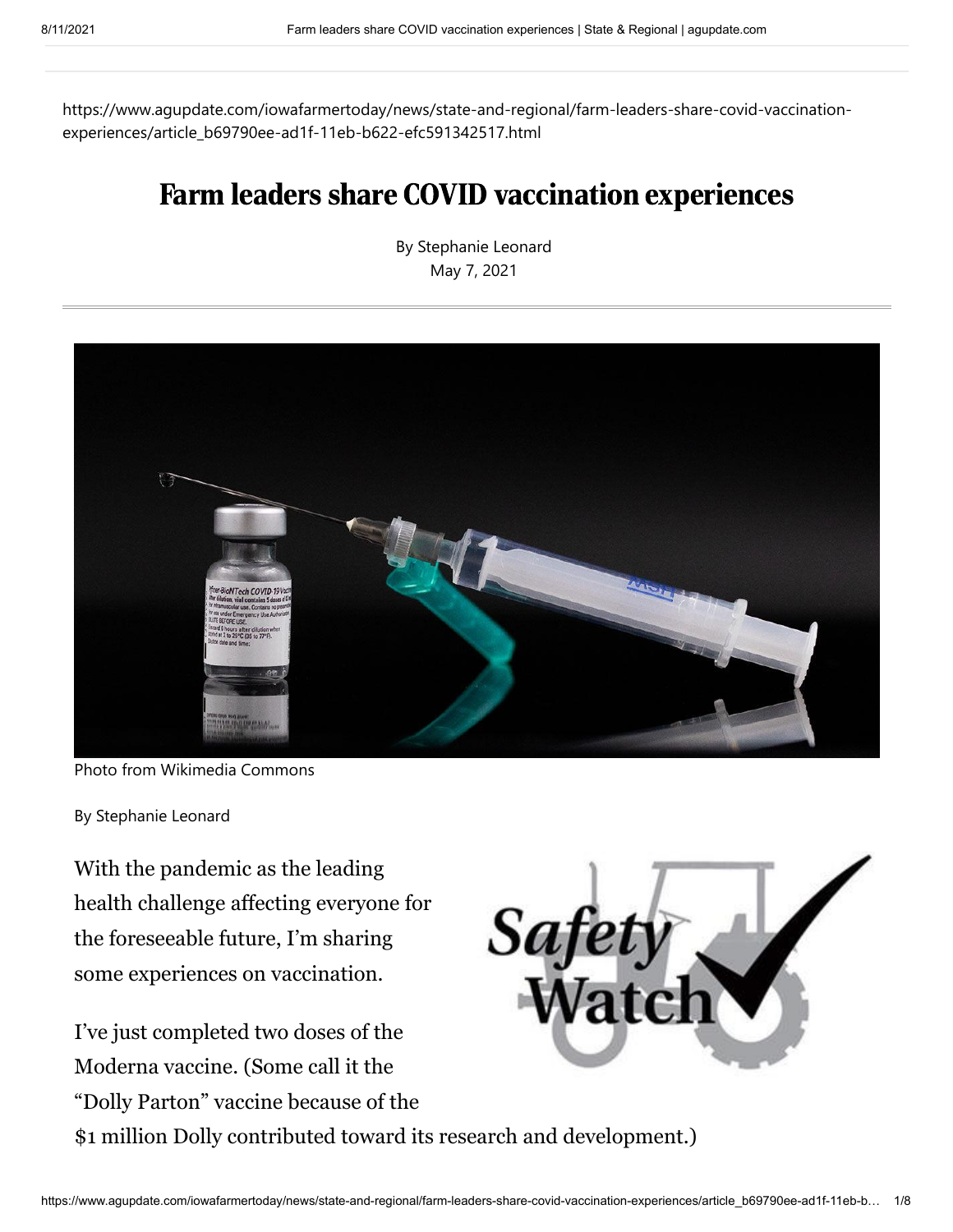8/11/2021 Farm leaders share COVID vaccination experiences | State & Regional | agupdate.com



**Stephanie Leonard**

When vaccines opened to my risk group, I expected a wait. On a friend's recommendation, I called the little pharmacy in Wellman, 15 miles away. Four days later, I was in their chair. Their staff was friendly and professional, the process was private and efficient. I felt only a little poke. I was out the door 20 minutes later, after the 15-minute observation period. That night and the next day, my left arm was a little stiff and tender. That was it.

The second dose I named "the stealth whammy." I didn't even feel the needle and wondered for a moment if the gal had "missed" — an absurd thought! Later, the stiff arm was back, a nice

reassurance. By bedtime, a little headache came on. The next day, I awoke with aches and chills and realized what fatigue feels like. I spent the day at home with blankets and a couple naps but didn't take any meds.

I felt lousy, yet I was happy to tell myself "tomorrow I'll feel better." And I was right. It was strange magic to have side effects disappear overnight.

My side effects were less miserable than nasty flu bouts I've had. And I recognize the potential outcomes of COVID as more serious and severe than the flu. So, getting vaccinated and feeling punk for a day was an easy choice compared to the risk of serious illness and the thought I could infect someone else.

I asked a few other Iowans about their takes and experiences on vaccination. Here's what they shared.

### **Nyle Kauffman**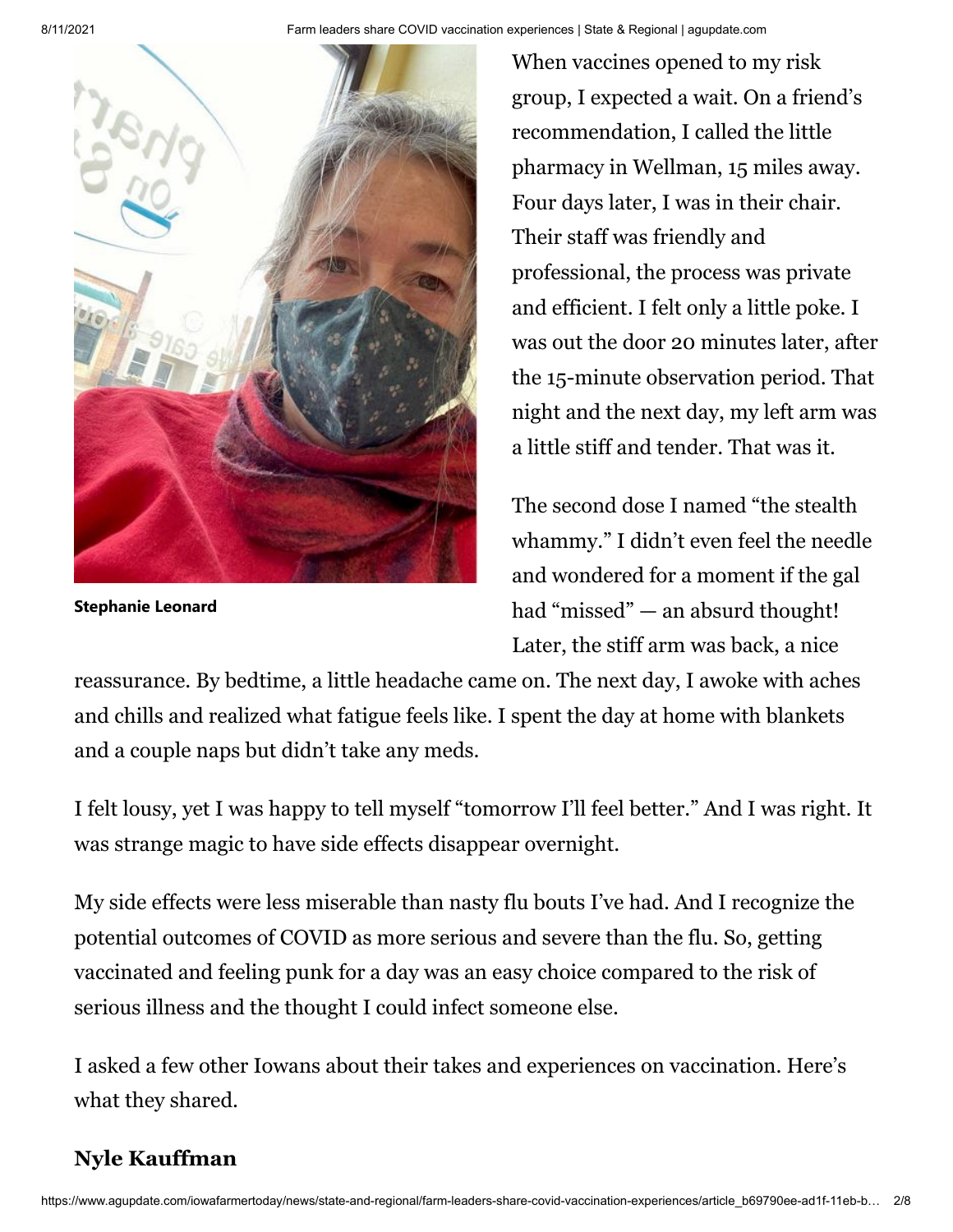## **Retired physician and farmer, Johnson County, Iowa:**

I've been vaccinated. I had two doses of the Moderna vaccine. The first dose made me feel a little achy and tired the next day. I had no other side effects.

The second dose had a similar effect that was a little more intense, but I still didn't have to stay in bed.

My experience as a doctor has taught me that we now live in a world free of smallpox, very little polio and no diphtheria or tetanus. Our world has these freedoms because of vaccines and because of people getting them.

COVID has been our worst epidemic

since the influenza pandemic of 1918 to 1920. Masking and social distancing have worked in decreasing our risk, but the next step is vaccination, which I was glad to receive. It's fascinating to see a marked decrease in influenza cases this past winter which means our social distancing and masking have worked in decreasing the spread of infectious disease. COVID virus would have been a lot worse if we hadn't done that.

My getting vaccinated not only helps me but the people around me because I will be less likely to infect them. I value being part of a healthy community.

#### **Justin Brown**

**DVM, Assistant Teaching Professor, Iowa State University Swine Medicine Education Center, Ames:**



**Nyle Kauffman**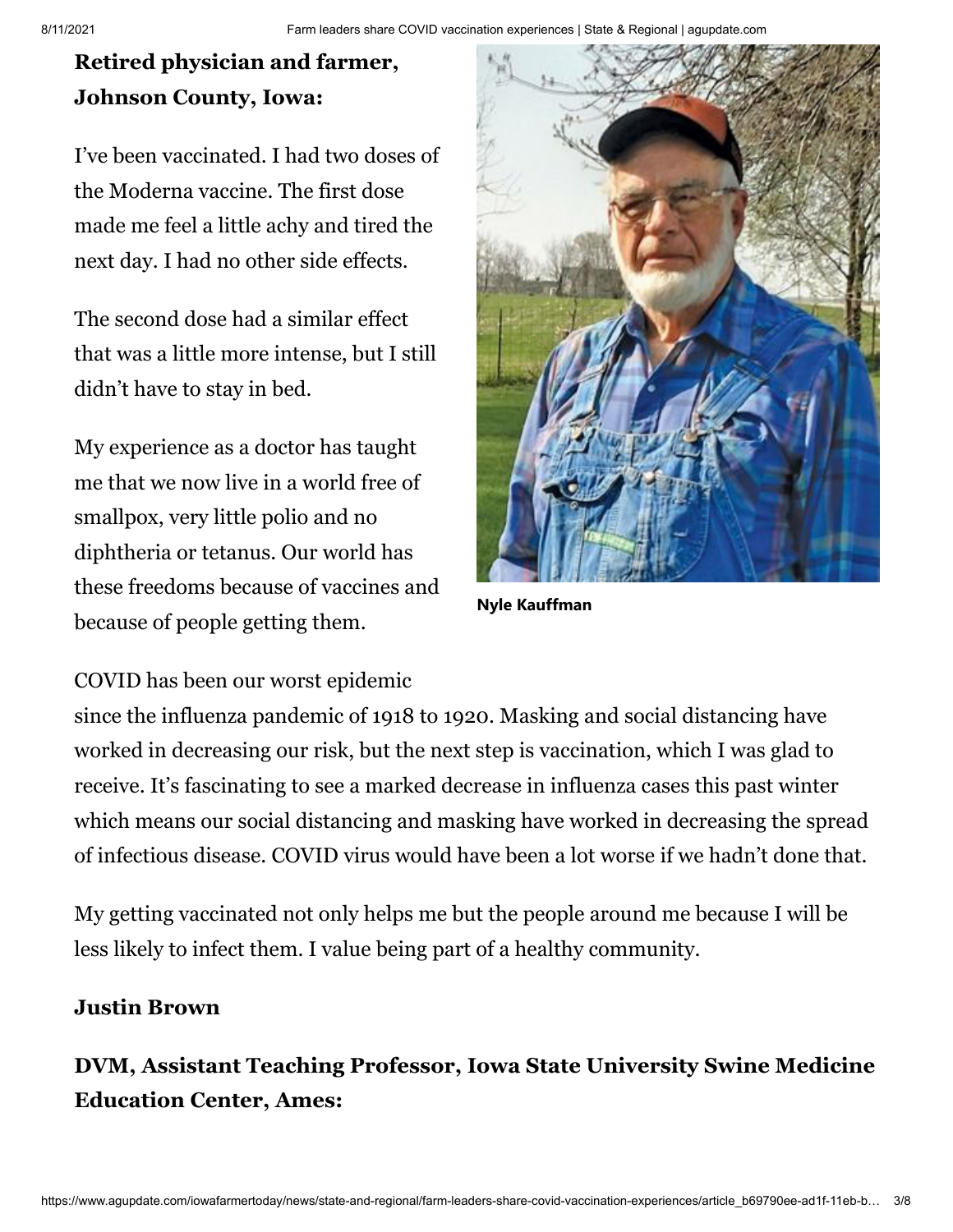I understand that getting vaccinated is a personal decision, but I chose to get vaccinated to help protect my family and friends and due to my personal health. As a type 1 diabetic, I'm in a higher risk category to become severely ill from COVID-19, and I want to do my part to protect myself and others around me. I'm only one person, but by getting vaccinated, that's one more person towards achieving herd immunity and one step toward getting back to normal.



**Justin Brown**

As a veterinarian, vaccinations play a significant role in helping to keep animals healthy and minimizing the impact of diseases. Also, when we take the Veterinarian's Oath, we pledge to promote public health, and by taking and administering the COVID-19 vaccine, I am fulfilling that oath.

#### **Jeff DeYoung**

#### **Editor, Iowa-Illinois-Missouri Farmer Today, Malvern, Iowa:**

I'm set to get my first Pfizer shot April 30. I'm looking forward to getting the process started.

I got COVID in December, even though we were careful with masks and distancing. COVID lingered on for about two months, especially the shortness of breath and fatigue. The illness and fatigue were one side of it, and the uncertainty and worry about how it was going to evolve was another aspect.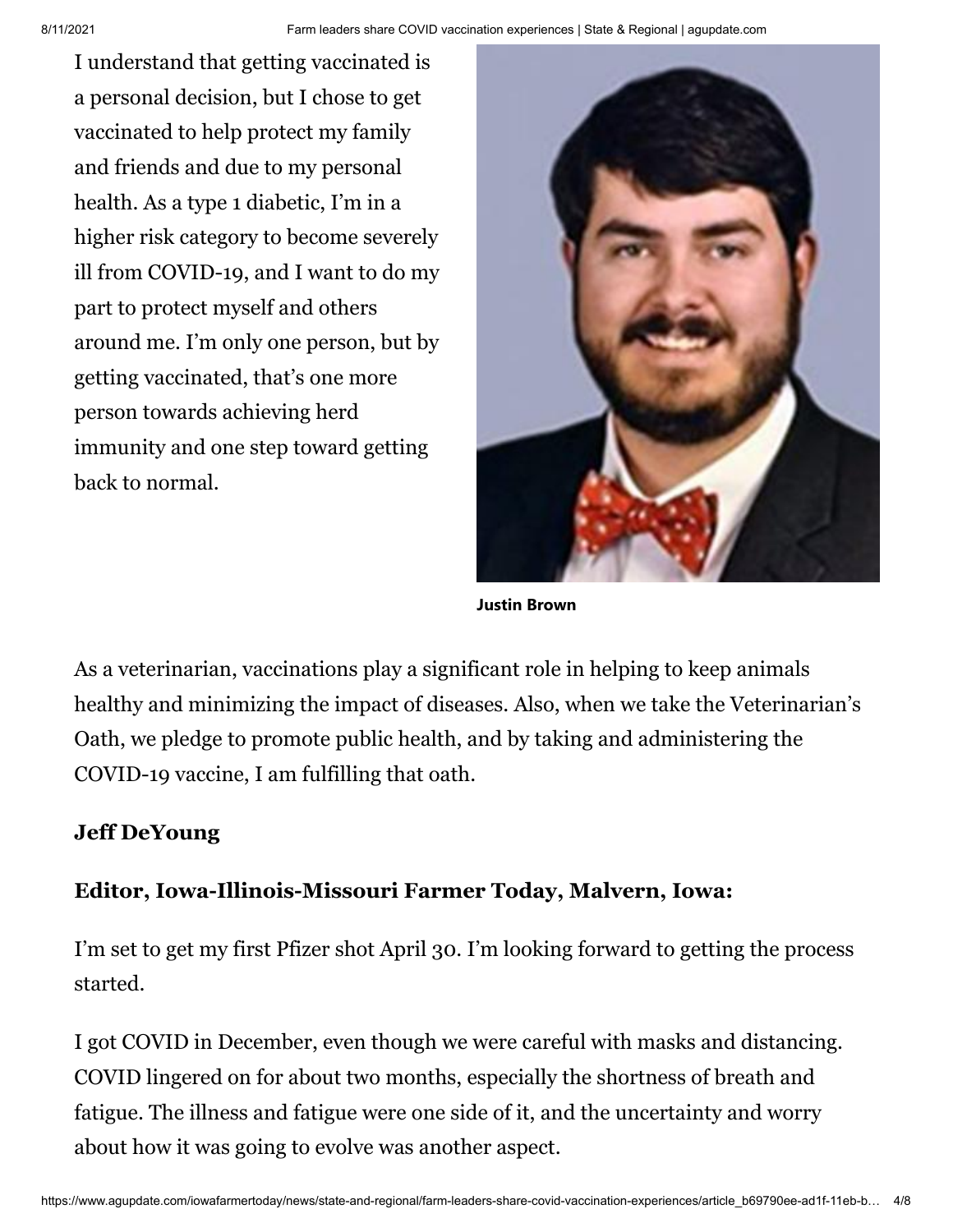The pandemic really hit home for me a year ago when my friend and favorite college professor died alone in a nursing home of COVID. Hundreds of us who loved him would have been there to say goodbye if we could, but he died alone. That shouldn't happen.

Mills County Public Health has done a great job keeping people informed about vaccines and appointment opportunities. I've done a lot of research and reading and talking to my medical professional friends. I'm looking forward to being fully vaccinated.



**Jeff DeYoung**

Hopefully as more people get

vaccinated, life will return to something close to normal.

#### **Curt Johnson**

**President/CEO of Cherokee State Bank, Cherokee, Iowa:**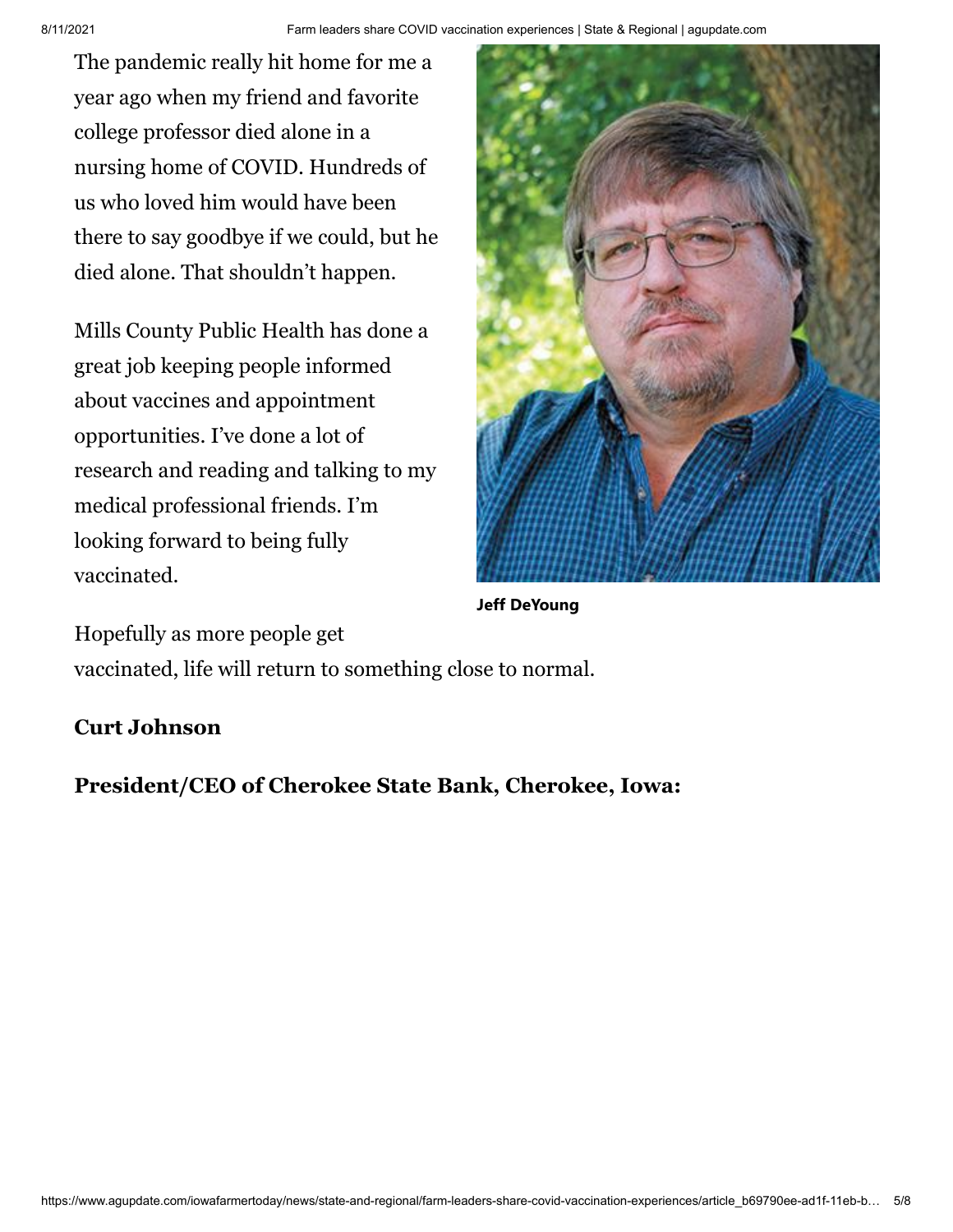

**Curt Johnson**

I did get vaccinated approximately five weeks ago with the one-dose J&J! Overall, I only experienced a sore left arm for three or four days, otherwise, no issues. Was not excited to hear about the J&J challenges with certain people; however, I believe we all recognize the virus and the vaccine affect everyone differently.

I get a sense we are seeing a strong percentage of people in our area that are getting the vaccine. I do not have a specific count for bank employees, however I would suggest it is north of 60%. Everyone has a reason for either getting the shot or not getting the shot, and it is important that we respect each person's decision.

Overall, I got vaccinated because it is the right thing to do for family, friends, coworkers and the community.

#### **Vicar Holly Knouse**

#### **SS Peter and Paul Lutheran Church, Monticello, Iowa:**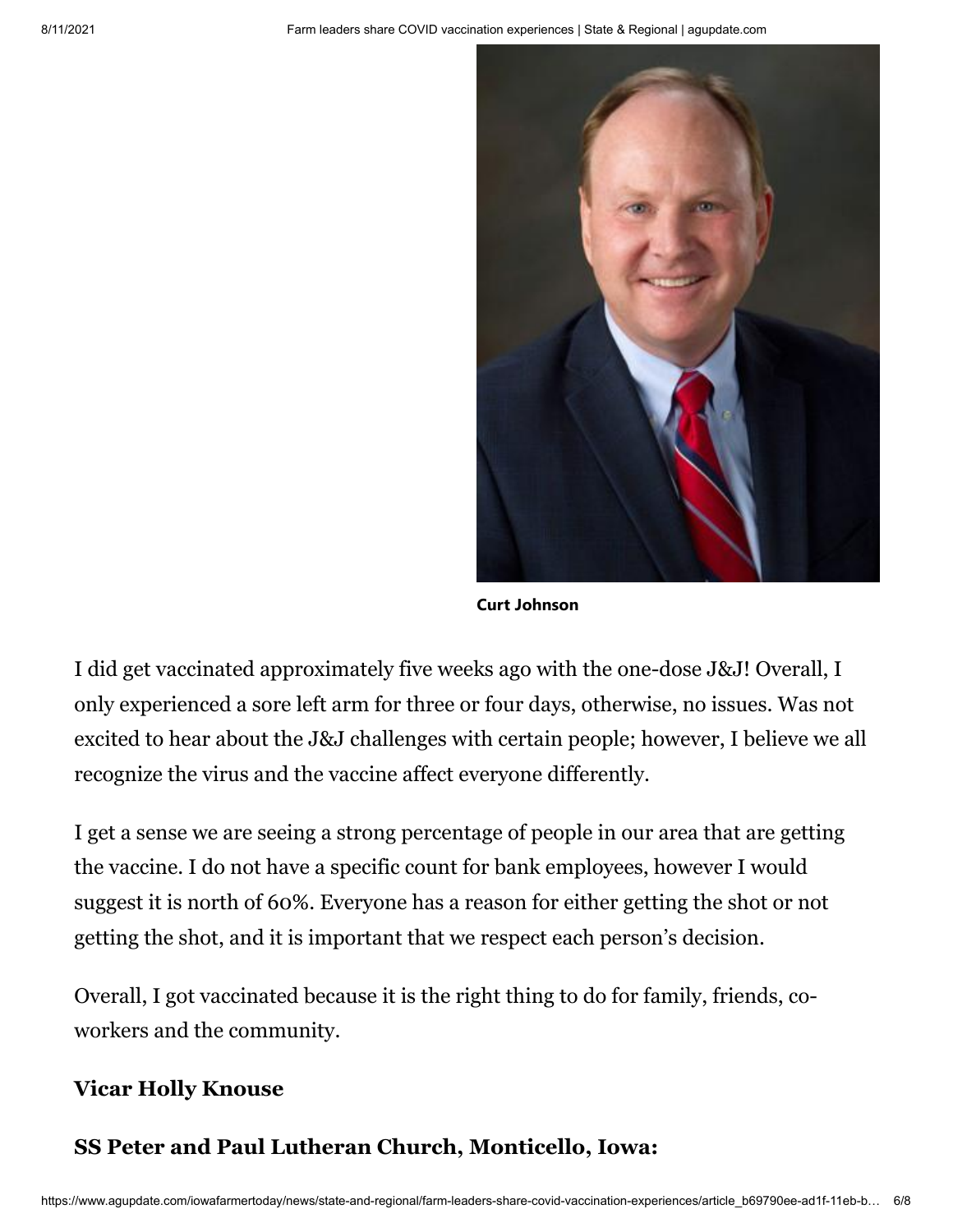I was vaccinated in January. The first shot did not hurt, nor did I feel any side effects from it. It was a little crowded that day and I got a little frustrated with the wait. The second shot gave me a sore arm almost instantly, but my experience getting the shot was great. Jones County had a very efficient path set up the second time.

I woke up in the middle of the night and just didn't feel well. I had a lowgrade fever and just wanted to sleep. What an amazing gift it was to just be able to sleep. I know my body was asking for rest and that second shot made it happen. I felt fine in almost 24 hours.



**Vicar Holly Knouse**

I wasn't sure I was going to get the vaccine at first. I felt that I was taking away something from someone who needed it more than me. When it was explained to me that I was indeed helping those people that I thought needed it more than me by receiving the shot, it made more sense.

Both those in my congregation at SS Peter and Paul and I feel more comfortable visiting in their homes, the hospital, the nursing homes, and in our church building.

#### **The facts that influenced me are these:**

The vaccines approved in the U.S. were developed by medical experts and pharmaceutical companies cooperating globally and through rigorous evaluation. Yes, the COVID-19 vaccines themselves are new, but scientists have been working on the technology going into them for 20 years.